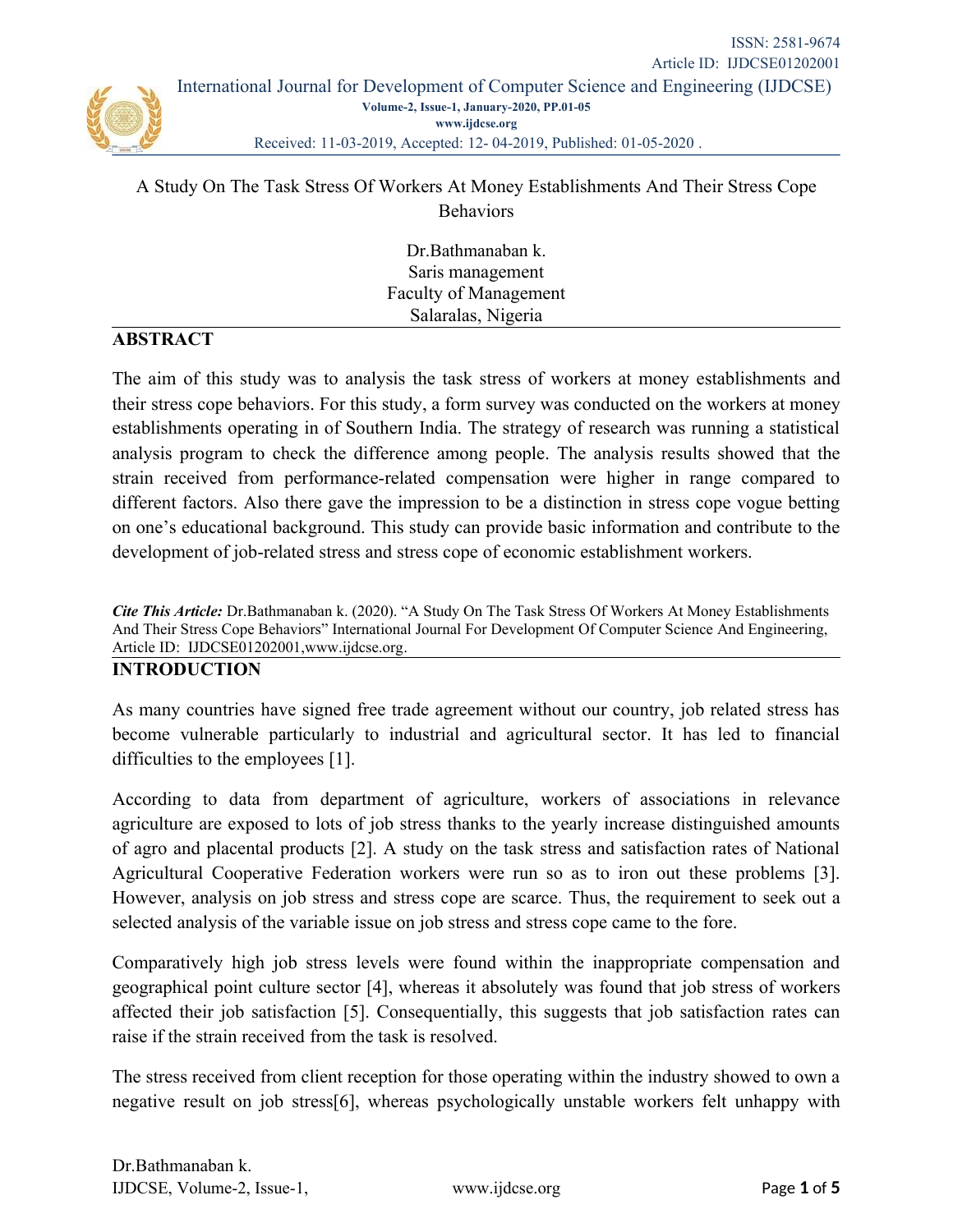their job; workers with bright, open personalities can't keep sensible relations with those around them were found to own the next job satisfaction rate[7]. Thus, this signifies that workers who are able to manage their customer's complaints will increase their activity commitment whereas decreasing their job stress.

However, though there are several recent preceding researches have studied job stress and job satisfaction rate of workers at money establishments, it's been found that researches on job stress and stress cope are scarce. So this aforesaid analysis seeks to review job stress and stress cope targeted towards workers operating in money establishments.

# **DATA COLLECTION AND ANALYSIS**

# **1. Planning and Scheduling**

A form survey was conducted on the workers operating for few money establishments in southern India as subjects. For the sample size of the themes, a minimum sample size of output was created employing an applied math power analysis program as per sampling formula.

### **2. Study method**

Prior to the form survey, an in depth clarification was given to them with regards to the aim and completion technique of the questionnaire; when that self-recording kind was accustomed end the survey.

### **3. Study Tools**

Research tools were consisted of queries like the criterion of social demographic characteristics, the criterion of job stresses, and also the criterion of stress cope ways.

# **Social Demographic Characteristics**

Research tools were run utilizing form things of the community health survey [8].

Job Stress and Stress management Criterion

Research tools were run utilizing the questionnaire things of the duty stress criterion [10], and therefore the stress diagnostic check was also used.

This aforementioned criterion was run utilizing the questionnaire items[11]created by Folkmon and Lazarus(1985.

### **4. Result Analysis**

• Social Demographic Characteristics of the form Subjects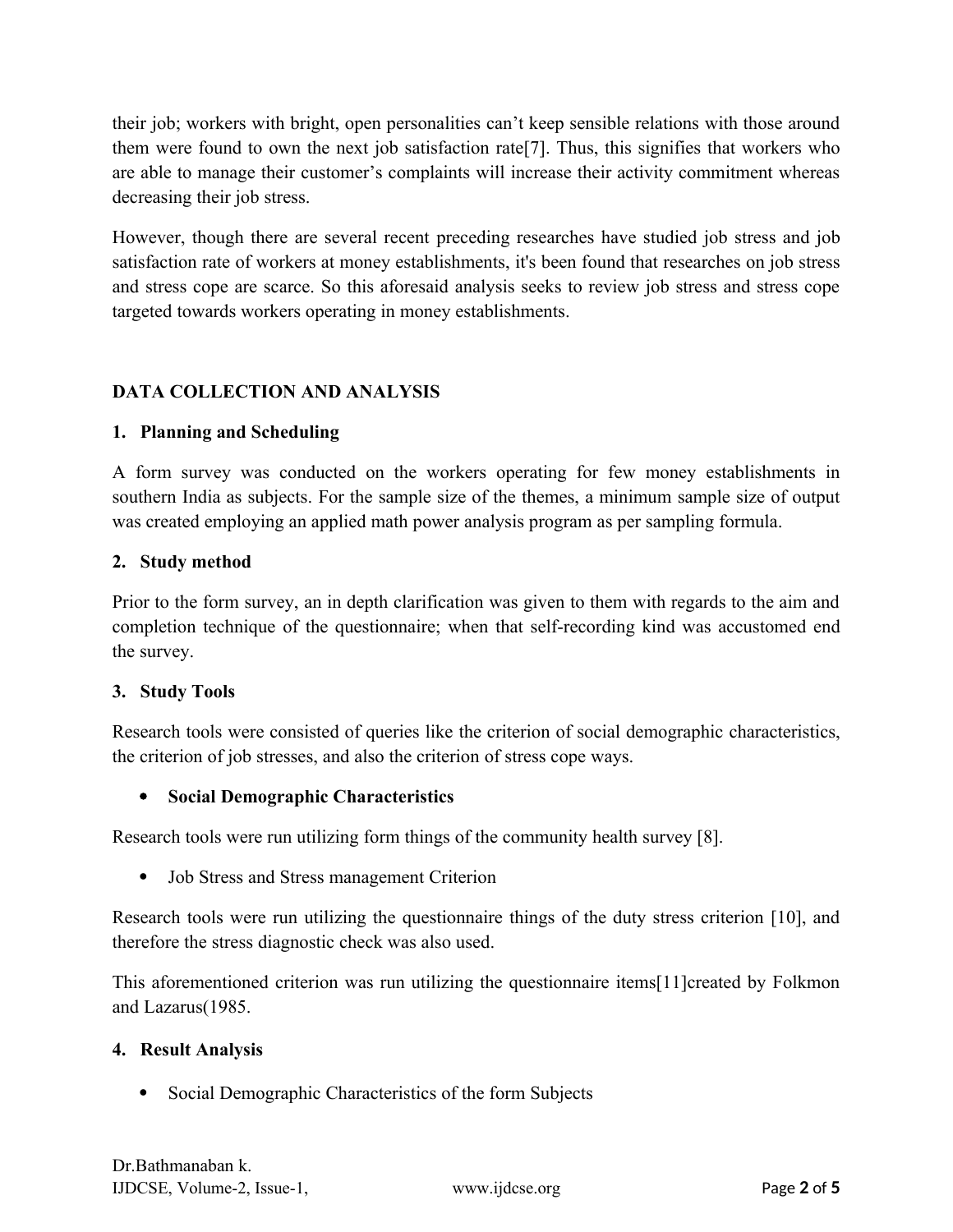Considering the socio-demographic characteristics of subjects, it absolutely was found that the standard of education of the whole respondent pool was given more priority. Whereas among the marital status married were preferred over people single. Also, money responsibility showed the very best in range for job responsibilities the respondents were responsible of, whereas respondents of level 5-6 positions paramounted the others.

Job Stress Characteristics

From the outcome of finding out the duty stress characteristics of monetary establishment workers, it showed that job stress levels were the very best within the order of 'performancerelated compensation factor' and 'work-related management factors'.

Variations in Job Stresses

From the outcome of the analysis done on job stress variations in keeping with the sociodemographic characteristics of monetary establishment workers, it absolutely was shown that the distinction of job stress was relevant to age, job responsibilities one was to be in charge of, unit employees, work expertise, and whether or not or not one smoke-cured or not was relevant.

• Stress management Characteristics

As a outcome of finding out the coping to stress characteristics of monetary establishment workers, it showed that stress coping potential levels were the very best within the order of positive, chance-reliant, assistance-seeking, internal and evasive coping ways.

Differences in Stress management

As a results of the analysis done on the variations in stress manage ways that in keeping with the socio-demographic characteristics of monetary establishment workers, it absolutely was shown that the voluntary manage strategies of stress manage strategies were relevant to the institution employee's distinction in position, or whether or not or not the worker smoke-cured or not. Chance-reliant manage ways that showed to be relevant to the distinction within the commonplace of education and unit employees, whereas evasive manage ways that showed relevancy to the drinking whereabouts of the worker. Assistance-seeking manage ways that showed relevancy to the distinction in sex, job responsibilities one was to be responsible of, and drinking whereabouts; but, positive manage ways that and internal manage ways that showed but five-hitter in significance level for the distinction in socio-demographic characteristics of monetary establishment workers, that may be over as extraneous.

### **DISCUSSIONS AND CONCLUSION**

This study analyzed the duty stress and stress management strategies of monetary establishment workers. Once the analysis results are mentioned well, it's because the following. First, it showed that job stress for performance-related compensation and work-related management factors had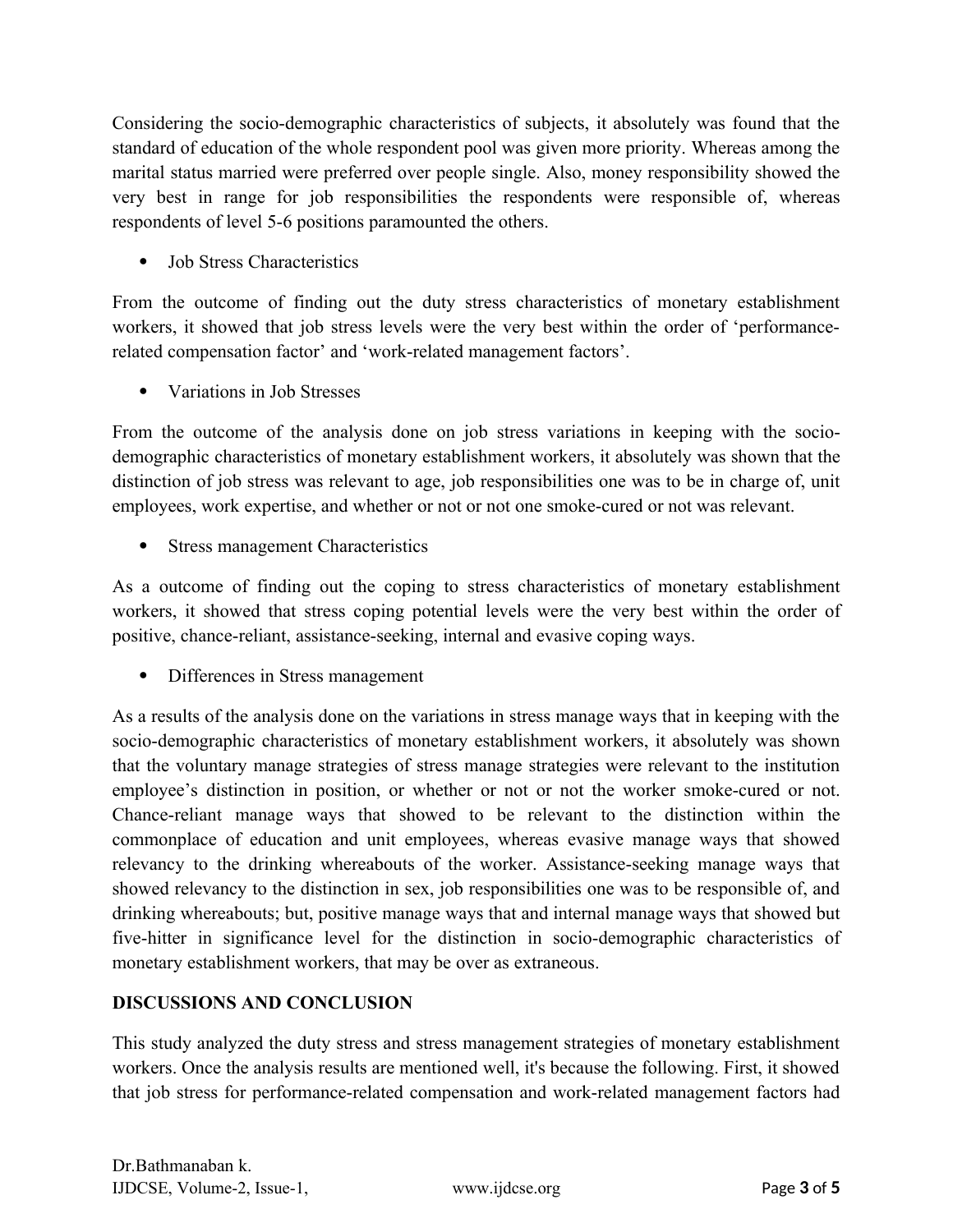high stress levels. This result's relevant to the statement that claims under reckoning factors showed additional of a relevant distinction in job stress factors than inappropriate compensation and performance reviews [12]. Second, for stress management strategies, positive and chancereliant manage strategies projected to be the very best. This result was checked to point out that in stress manage, lots of psychological distress was induced if one didn't have an active manage technique. Also, it showed relevancy to the statement that implies a father's positive parenting behavior completely affects stress manage methods [13]. Third, chance-reliant stress manage showed relevancy to the distinction in instructional standards and unit employees, whereas evasive stress manage showed relevancy to one's drinking whereabouts. This result was checked to point out relevancy to the statement that implies stress manage ways that were relevant to the variations in workplace environments [14].

This analysis analyzed the duty stress and stress management strategies of monetary establishment workers. The particular analysis results showed that job stress was higher in factors for performance-related compensation and work-related control; whereas positive and chance-reliant stress manage strategies were known because the most typical stress manage technique. Also, chance-reliant stress manage strategies showed relevancy to distinction in education standards and unit employees, whereas evasive stress manage strategies showed high relevancy to the distinction in drinking whereabouts. The subsequent recommendations will be created supported the on top of results.

The performance-related compensation and work-related management showed to be the very best in job stress. This result's were identified to become the baseline knowledge for the compensation measures considering the power and capability of the institution worker. Then, positive and chance-reliant stress manage strategies were known because the most typical stress manage strategies. This result's were identified to become the baseline knowledge for the development of stress management strategies through the positive mentality and leisure activities of monetary establishment workers. And then, chance-reliant stress manage strategies showed relevancy to distinction in education standards and unit employees, whereas evasive stress manage strategies showed high relevancy to the distinction in drinking whereabouts. This result's have become the baseline knowledge for the achievement of monetary establishment workers.

This suggestions obtained in the study can used for stress management of employees. This also can serve as a reference for the future studies on this stress management topic.

### **REFERENCES**

- 1. April(2014) The Korea International Trade Association Organization,
- 2. Agricultural Cooperative Year Book, Korea ,NACF; Seoul, ( 2013)

3. M. D. KIM, "Influences of Daily Stress and Job Satisfaction on Job Stress (in case of NACF Employees) ", International Information Institute, Vol. 17, NO. 12(A), PP.6077-608,( 2014)

4. D. Y. Jung, ,( 2007) " Job Stress as Risk Factor for Occupational Injuries and Near misses among employees of small-and medium-sized enterprises", Graduate school of Public Health Yonsei University.